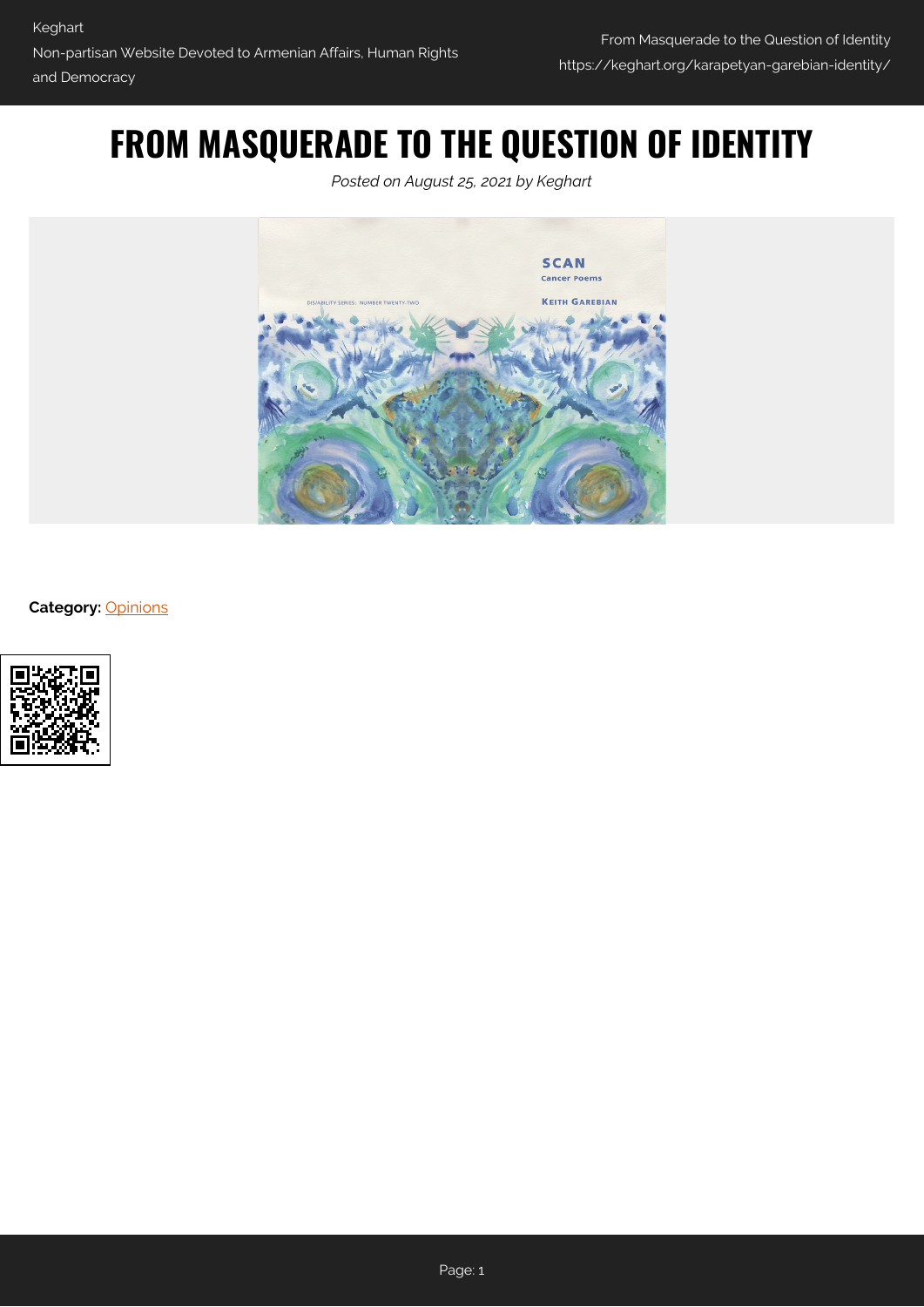### **By Arusyak Karapetyan**, Ontario, 10 August 2021

### Interview with Keith Garebian

[Keith Garebian](https://garebian.wordpress.com/about/) (KG) is a widely published, award-winning writer. He is the author of more than 25 books, theatre and dance critic, biographer, and poet. Born in Bombay, Garebian lives near Toronto and holds a doctorate in Canadian and Commonwealth Literature from Queen's University. He has been a judge at various prestigious Canadian poetry competitions and participated as a delegate in various literary events. At The Fifth Conference of Writers of Armenian Origin Composing in Other Languages (2013) he received the William Saroyan Medal from the Armenian Ministry of Diaspora. Garebian has been a lecturer/instructor/assistant professor at various Canadian universities and colleges.

Some of his works, theatre books and poetry collections include: *Pain: Journeys Around My Parents (2000)*, *The Making of 'Guys and Dolls' (2002)*, *Reservoir of Ancestors (2003)*, *Samson's Hair and other Satiric Fantasies (2004)*, *Frida: Paint Me as A Volcano/Frida: Un Volcan de Souffrance* (2004), *Blue: The Derek Jarman Poems* (2008), *Children of Ararat* (2010), *The Making of 'Cabaret' (*2011), *Moon on Wild Grasses—haiku* (2013), *Georgia and Alfred* (2015), *William Hutt: Soldier Actor* (2017), *Poetry is Blood* (2018), *Colours to the Chameleon: Canadian Actors on Shakespeare* (2019), *Against Forgetting* (2019) *Mini*-*Musings: Miniature Essays on Theatre and Poetry* (2020), and *Scan: Cancer Poems* (2021).

Upcoming Publications include *In the Bowl of My Eye* (Spring 2022) and *Finger to Finger* (2022). *Pieces of My Self* and *Three-Way Renegade* are works in progress.

**Keghart**: When did you begin your professional writing career and who are some of the authors that have inspired you?

**KG**: I was a good writer in school. However, a colonial education for the Cambridge G.C.E. in India meant that our chief literary models were British, with Shakespeare leading the way—for which I was grateful because even from that early age, I never felt "colonized" by the greatest poet-dramatist in English. As I put it in my book about Canadian Shakespearean actors, Shakespeare "is an expert shape shifter who can have more colors than a chameleon. His immense curiosity about life generates enormous plays with significant questions that cut across all generations and cultures." As a Commonwealth writer, I was turned into a wider nation (to steal Derek Walcott's idea), though there can be the fear of feeling like an adjunct to English headquarters.

I became a professional freelance book and theatre reviewer in Montreal in July 1975, publishing reviews, interviews, and articles in diverse newspapers, journals, magazines, and anthologies. When I moved to Ontario, I had wider freelance opportunities, but never enough to make a living. My first book came out in 1983; my first poetry collection in 2003. And as I moved deeper into poetry, my models ranged from Walcott, Paul Celan, Donald Hall, Irving Layton, Peter Balakian, Louise Gluck, Adrienne Rich, Jack Gilbert, and Mark Doty to Ocean Vuong, Billy-Ray Belcourt, Billy Collins, Douglas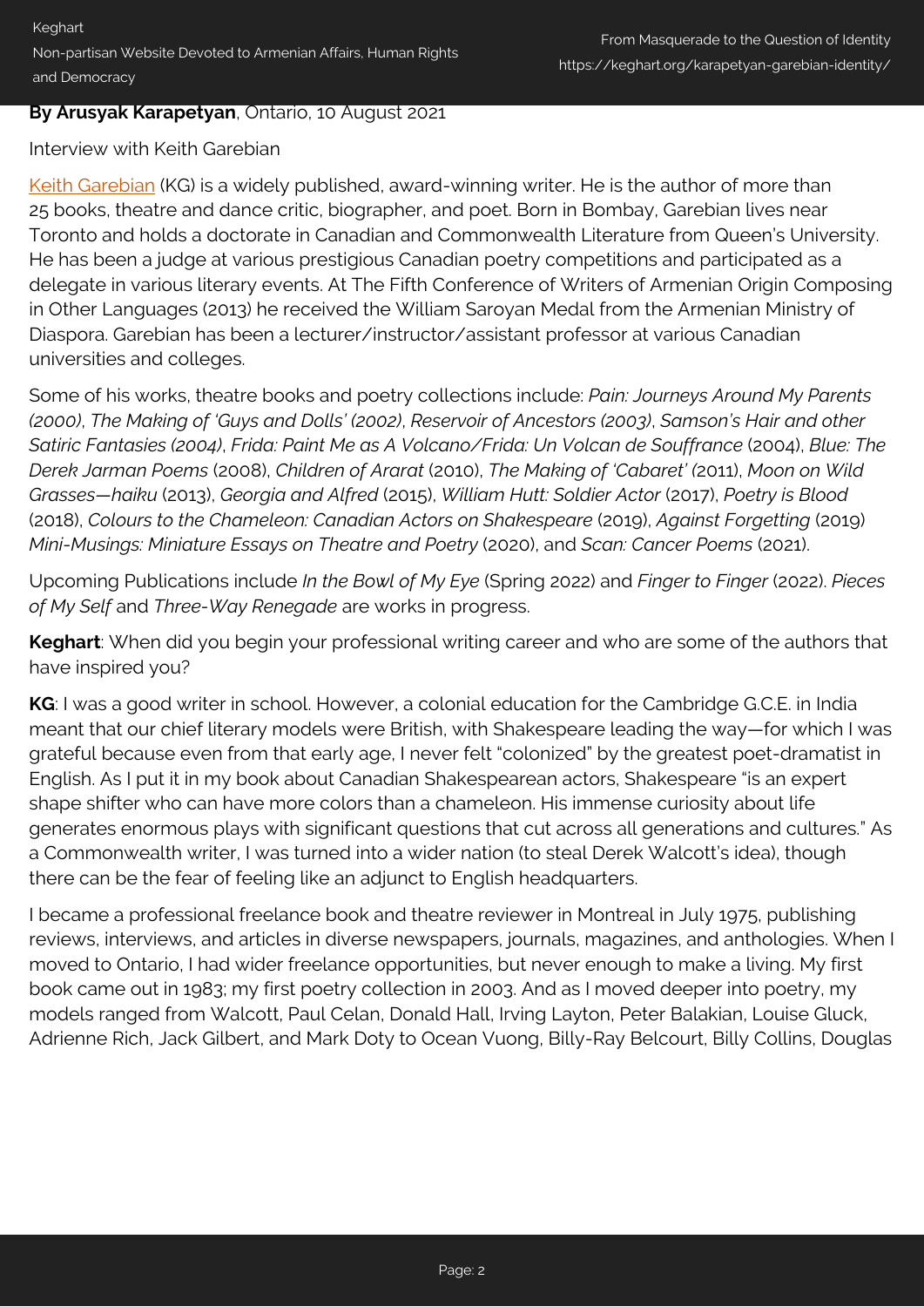**Keghart**: What role has theatre and drama taken in your life?

**KG**: Being the only son of a father orphaned during the Armenian Genocide, drama was something in my blood and genetic makeup, as it were. What could be more dramatic than learning to live with obscene history? Life also taught me the value and dangers of masquerade in love, marriage, and gender issues. Masks play a radical role in my non-fiction and poetry. My forthcoming poetry collection, *Finger to Finger*, goes into this subject, but I had already engaged with masks in earlier collections such as *Frida*, *Blue*, *Georgia and Alfred*, and some of my theatre books, where I use personae or empathize with those who do.

**Keghart**: In '[My Passage to Ararat](https://keghart.org/my-passage-to-ararat/)' published by Keghart.org in 2013, where you describe perfectly what the Armenian identity means for you, a recollection of your father's memory from the Genocide materializes: "Atrocity is often magnified by the scale of statistics, but what need of a million and a half bodies when a single anonymous child can cry out for rescue under a nameless tree in an unnamed geography of terror? That barely remembered sister of my unfortunate father reminded me why I am my father's son, a stranger to his language and some of his countrymen's customs but an Armenian with eyes that have a deep-sea sadness and a soul across which the snows of Ararat blow." Eight years later, would you say anything has changed in your views or feelings in regards to your Armenian roots?

**KG**: I do not speak, write, or read Armenian. Accordingly, my Armenian identity is only partial or fragmented. While I have extended it by my readings of Armenian history and culture, I am still mainly Armenian by instinct and what I have inherited from my father's history. While I was writing *Children of Ararat* and *Poetry is Blood*, I felt as if I were an accidental descendant of Komitas, Siamanto, and even in a strange way of Nagash the Ghareeb. "There is no end to things in the heart," Ezra Pound declared.

**Keghart**: Please tell us what unifies your books *William Hutt: Soldier Actor*, *Pain: Journeys Around My Parents*, *Frida: Paint Me as a Volcano*, *Children of Ararat*, *Poetry is Blood*, and *Against Forgetting*. Are these the books that should be read to "best know who you are as a person and writer"?

**KG**: All those books you mention above have a large overarching unity because they have all come from some of the deepest places in my psyche. They all express my engagement with different histories, and my poetry confronts questions of cross-cultural, cross-generational trauma, witness poetry, exile, the complicated epistemology of memory, and the problems of defining and preserving identity. Identity can be mutable, as I have shown in some of my theatre books. I have undergone many changes in my life, and one of my deepest convictions is something that Virginia Woolf asserted: "a self that goes on changing is a self that goes on living."

**Keghart**: You have stated: "I'm very empathetic to the marginalized, the oppressed, the exploited and the outcast" in your interview with Elana Wolff at [Open Book Ontario.](https://www.openbookontario.com/news/elana_wolff_interviews_keith_garebian/) How and where does your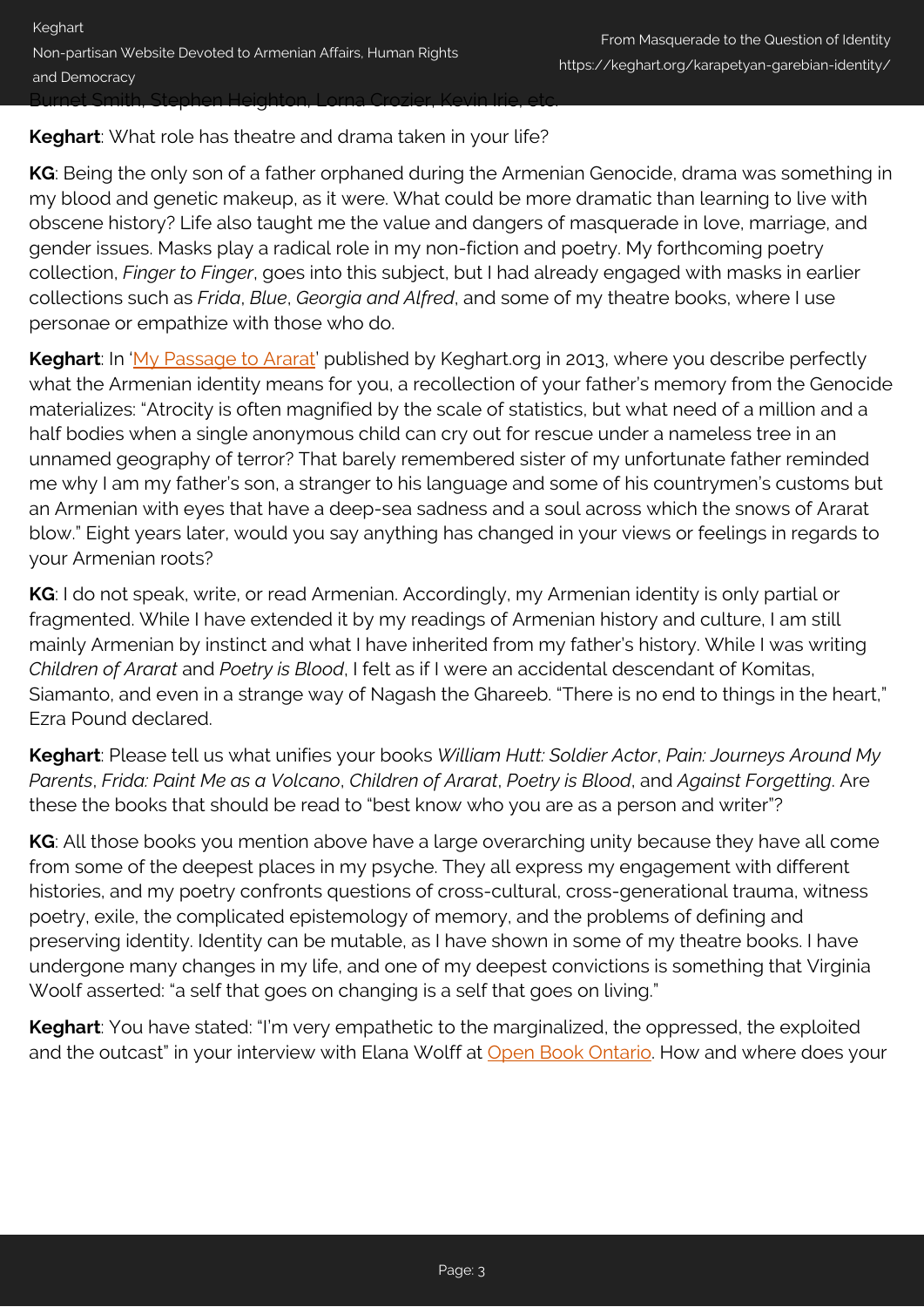Keghart Non-partisan Website Devoted to Armenian Affairs, Human Rights and Democracy perception of injustice in the world appear in your writing? What is the role of an artist in social and

## political issues?

**KG**: Virtually every book of mine reflects various injustices in art as in life, circumscribed by place, time, motive, and opportunity. An artist is a witness to certain realities. It is my responsibility to myself to express what I see, feel, and understand, and to explore possibilities of change. A true artist usually expresses personal vulnerability while exploring the vulnerabilities of others. The marginalized, oppressed, exploited, and outcast are all vulnerable in different ways. They share a pathology because they are in conflict with the state, religion, political philosophies, and economic greed. Human society is generally disappointing to me; most of my best friends are books, paintings, music, and movies.

**Keghart**: You have quoted Yeats in above mentioned interview with Elana Wolff: "We make out of the quarrel with others, rhetoric, but of the quarrel with ourselves, poetry." How important is it to have a discourse on matters that concern the Armenian diaspora, the current conditions that surround Armenia and the Armenian nation as a whole?

**KG**: All life is essentially a quarrel with oneself and with others, as demonstrated by global wars, social and political unrest, religious and political strife, and economic or sexual exploitation. Such wars or battles lead to, among other things, uprooting and exile. I am probably most Armenian for always feeling a sense of *garod*—something I doubtlessly inherited from my father, but also from having a post-colonial life. Where is the true home? Is it in the land of birth, the adopted land, or is it somewhere abstract? The Armenian diaspora is a microcosm of something macrocosmic, and its current conditions are more than depressing. These conditions should concern the western world

deeply because they repeat cycles of destruction we have seen in many eras, but mostly in the  $20<sup>th</sup>$ and  $21^{\text{st}}$  centuries.

**Keghart**: Your latest chapbook, *Scan: Cancer Poems*, is available in a limited edition of 100 copies. Please tell us how the chapbook came about.

**KG**: I was treated for cancer in 2019, and while undergoing radiation therapy, I felt an irrepressible urge to write poetry—primarily about illness but on other subjects as well. I wrote upwards of 100 poems that I shared with poet and editor Allan Briesmaster who is familiar with virtually every poem I have written. In 2020, I was able to carve out some of the best poems to make a chapbook which I entered in a competition, adjudicated by physician-poet Shane Neilson. I did not win, but Neilson selected my manuscript for Frog Hollow Press's Disability Series, while the publisher used a watercolor and a pastel drawing of mine for the cover and interior.

**Keghart**: Another recent book of yours is *Mini Musings: Miniature Thoughts on Theatre and Poetry*, released in the fall of 2020. How can our readers obtain copies of your work?

**KG:** E-mail me at [kgarebian@rogers.com](mailto:kgarebian@rogers.com) for specific information about the books I have for sale.